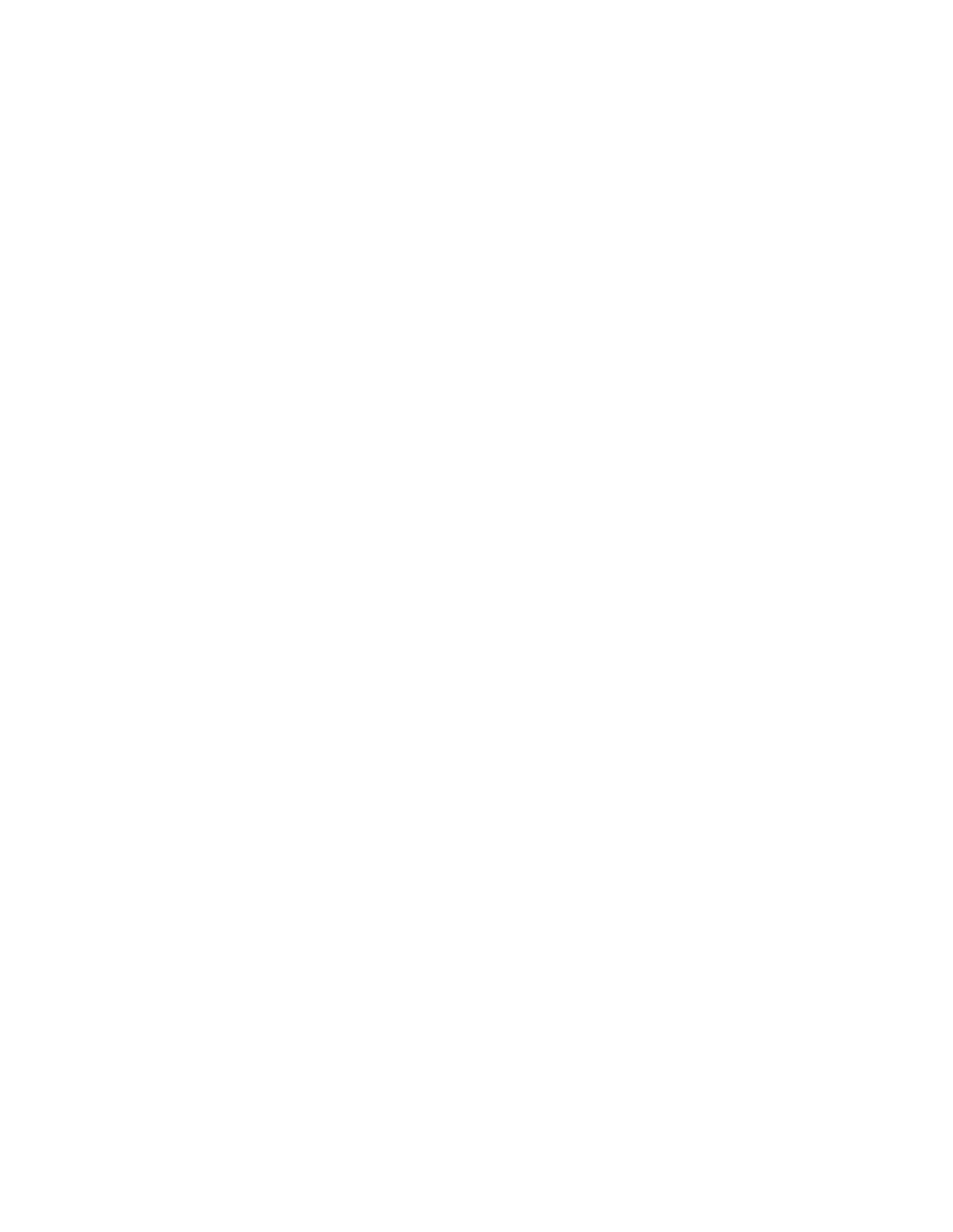### **BURKE, Justice.**

 $\overline{a}$ 

[¶1] Deborah McGarvey filed a wrongful termination suit against her employer, claiming that she was discharged from her job for reasons that violate public policy. The district court granted summary judgment for the employers, ruling that Ms. McGarvey had not presented facts necessary to sustain her cause of action. Ms. McGarvey challenges that decision. We will affirm.

### *ISSUES*

[¶2] Ms. McGarvey states these issues:

1. Does or should Wyoming recognize a "free speech" exception to the at-will employment doctrine?

2. Was the Appellant fired in violation of her right to free speech?

3. Did the lower court commit reversible error when it held that the Appellant's free speech claim was barred because her speech had the potential to cause economic harm to her employer?

### **FACTS**

[¶3] Bicentennial Village Associates LLC is a non-profit affordable housing organization. It owned a housing complex in Rock Springs, Wyoming, that provided housing to low-income residents, particularly elderly and disabled persons. Key Property Management LLC acted as the management company for the property. Ms. McGarvey worked as a manager at the housing complex.<sup>1</sup>

[¶4] While planning renovations to the facility in 2004 and early 2005, company representatives met with residents and staff to discuss the renovations. The Mayor of Rock Springs also attended. Company representatives provided assurances that the renovation would cause minimal disruptions. In particular, Ms. McGarvey recalled company representatives stating that interference with the residents' daily lives would be avoided, that no one would be displaced overnight from any apartment, and that

 $<sup>1</sup>$  The record is confusing about whether Key or Bicentennial Village was Ms. McGarvey's employer.</sup> Because it is not material to this decision, we will refer generally to Ms. McGarvey's "employers" without distinguishing between the two companies.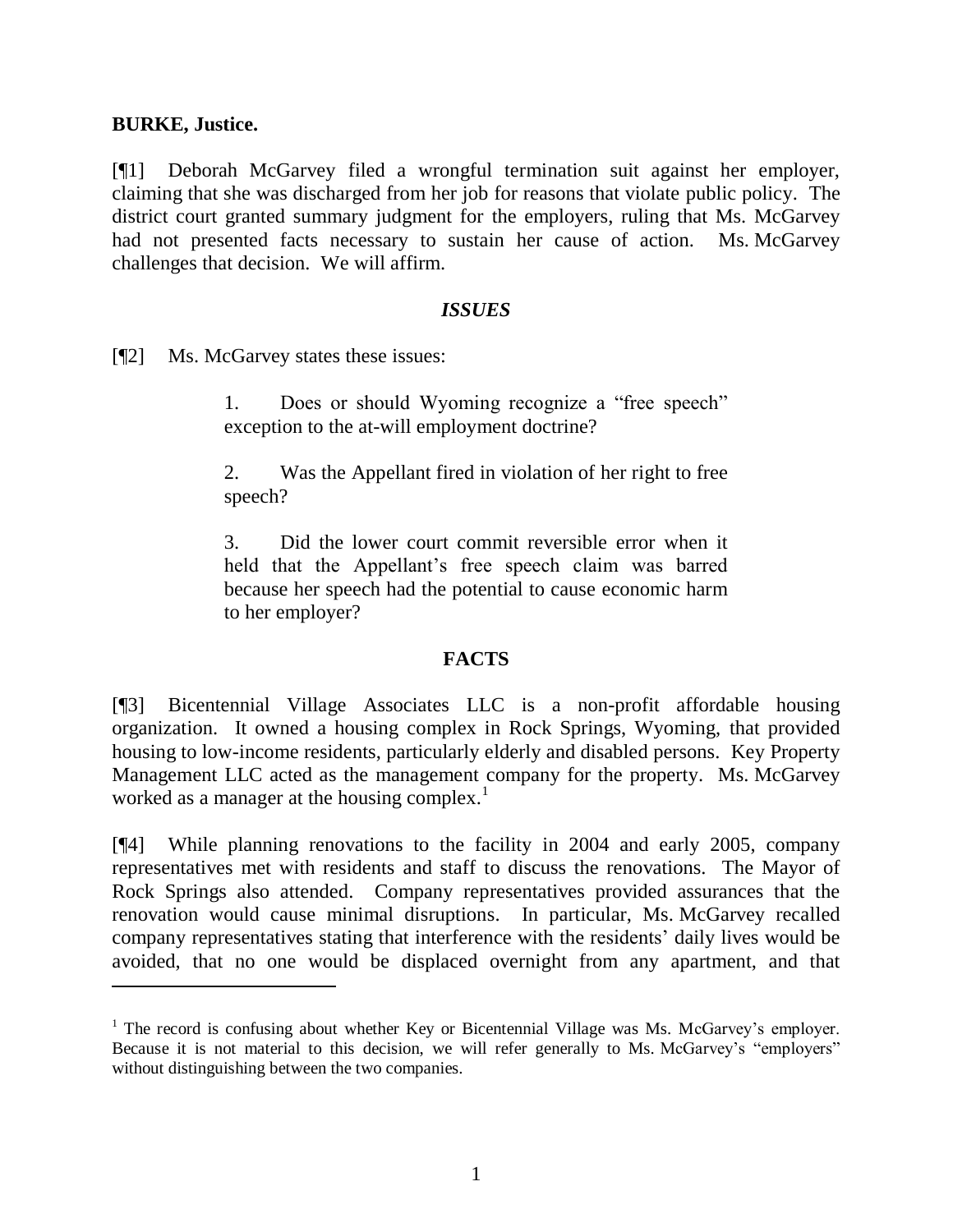residents' personal property would be safeguarded during the renovations. In addition, company representatives reportedly stated that no one currently living in the housing complex would be forced to move because of changes to the low-income qualifications for the facility.

[¶5] The renovations began in the spring of 2005, and according to Ms. McGarvey, they did not proceed smoothly. Delays and other problems displaced some residents from their apartments overnight. Crews did not complete work on one apartment before beginning work on the next, making it difficult or impossible for residents to use their apartments. Some residents' personal possessions were left unguarded outside the building. Work crews left used appliances, construction debris, and trash at the site, raising Ms. McGarvey's concerns about the safety of the residents. In addition, Ms. McGarvey learned that some residents might not meet the low-income qualifications and requirements, and could be forced to move from the facility.

[¶6] Ms. McGarvey related that she brought these problems and concerns to the attention of company representatives several times over a period of several months, but that she was unsuccessful in effecting any improvements or changes. One day, "on the spur of the moment," she decided to organize a meeting in which residents could bring their problems to the attention of the Mayor of Rock Springs. This meeting took place at the housing complex during regular business hours, and Ms. McGarvey and several residents explained their problems and concerns to the Mayor. According to both Ms. McGarvey and the Mayor, as a result of the meeting and follow-up actions, many of the concerns and problems were eliminated or alleviated.

[¶7] Ms. McGarvey maintains that her motive in organizing this meeting was to assist and protect the residents of the housing complex. Because we are reviewing a grant of summary judgment against Ms. McGarvey, we consider the facts in a light most favorable to her position. *See infra* ¶ 10. At the same time, we cannot ignore undisputed facts just because they are less favorable to her position. It is undisputed that Ms. McGarvey did not inform her employers of the meeting or invite them to attend. They were not afforded an opportunity to respond to or defend themselves from the accusations the residents and Ms. McGarvey presented to the Mayor. Because the housing complex received tax credits and other government benefits for serving lowincome residents, it was important for the employers to maintain good relations with local government officials. Ms. McGarvey was aware of that fact. Yet during the meeting with the Mayor, Ms. McGarvey either stated, or agreed with the statement, that her employers had lied to the Mayor. As Ms. McGarvey has admitted, she knew that the meeting she organized and the discussions that occurred were potentially harmful to her employers and their legitimate business interests.

[¶8] Shortly after the meeting, Ms. McGarvey received an "Employee Warning Notice" from her supervisor, stating that she had held an "unauthorized tenant meeting" that she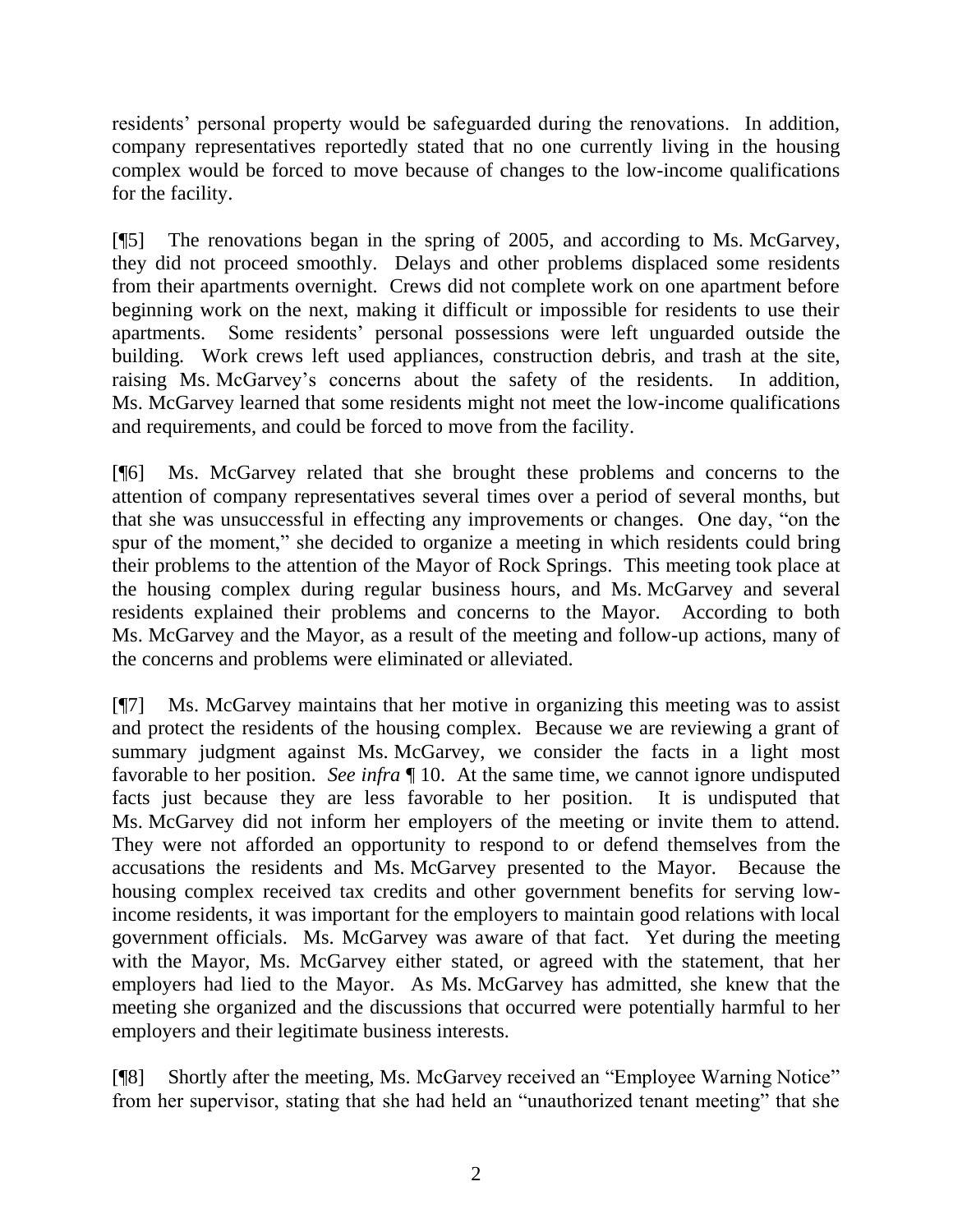knew "would be harmful to the company." Several days later, Ms. McGarvey was fired. She claimed that she was discharged because of her meeting with the residents and the Mayor, because of what she had said at that meeting, and because she had "undermined" the interests of her employers.

[¶9] Her employers maintained that there were other legitimate reasons for their decision to terminate Ms. McGarvey's employment. They contend that, despite their instructions, she failed or was unable to complete the forms needed to qualify residents to continue living in the low-income housing facility. In addition, Ms. McGarvey's son had been hired to perform maintenance work at the facility. Some people complained about the son's work habits, and during one visit to the apartment complex, a representative of the employers observed that the son was not working while he was on duty. The employers instructed Ms. McGarvey to discharge her son. She did not do so, but the next day, organized the meeting with residents and the Mayor. Again, however, our standard of review requires us to view the evidence in Ms. McGarvey's favor, and at this point we accept her allegations that she was discharged solely based on the meeting with residents and the Mayor. Even based on these allegations, however, the district court ruled that she had not established facts sufficient to sustain her cause of action, and granted summary judgment against her. She has appealed that decision.

# *STANDARD OF REVIEW*

[¶10] Our review of a district court's decision to grant summary judgment follows a familiar course:

> When a motion for summary judgment is before the supreme court, we have exactly the same duty as the district judge; and, if there is a complete record before us, we have exactly the same material as did he. We must follow the same standards. The propriety of granting a motion for summary judgment depends upon the correctness of a court's dual findings that there is no genuine issue as to any material fact and that the prevailing party is entitled to judgment as a matter of law. This court looks at the record from the viewpoint most favorable to the party opposing the motion, giving to him all favorable inferences to be drawn from the facts contained in affidavits, depositions and other proper material appearing in the record.

*Nowotny v. L & B Contract Indus.*, 933 P.2d 452, 455 (Wyo. 1997).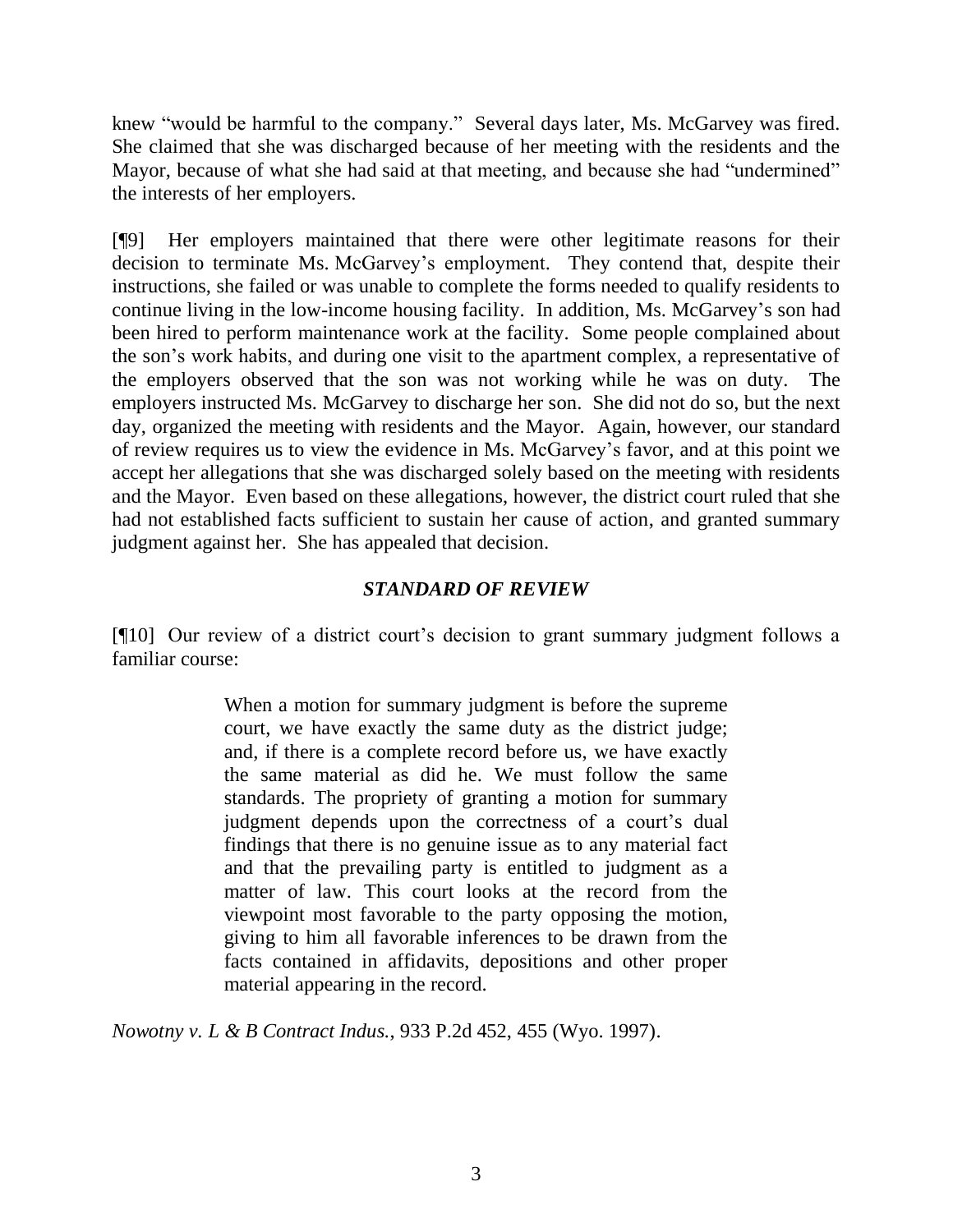## *DISCUSSION*

[¶11] Ms. McGarvey and her employers agree that she was an at-will employee. Wyoming has long adhered to the employment-at-will doctrine, under which "employment for an indefinite period may be terminated by either party at any time and for any reason without incurring liability." *Rompf v. John Q. Hammons Hotels*, 685 P.2d 25, 27 (Wyo. 1984). There are, however, exceptions to the employment-at-will doctrine. In particular, we have recognized that an employer may incur tort liability if it discharges an employee for reasons that violate public policy. This exception has been recognized because "allowing [such] a discharge to go unredressed would leave a valuable social policy to go unvindicated." *Allen v. Safeway Stores Inc.*, 699 P.2d 277, 284 (Wyo. 1985).

[¶12] The district court accurately observed that this exception applies only in "rare" cases.

> As our previous jurisprudence has shown, this Court has steadfastly resisted judicially creating any exceptions to the doctrine of at-will employment in this state.... We have recognized a limited exception to the at-will employment doctrine to the extent that an employee may not be terminated for a reason that violates public policy. This public policy exception is narrow in scope to avoid unreasonably eliminating employer discretion in terminating at-will employees.

*McLean v. Hyland Enterprises, Inc.*, 2001 WY 111, ¶¶ 22-23, 34 P.3d 1262, 1268 (Wyo. 2001). The narrow scope of the public policy exception is illustrated by the fact that, to date, there has been only one case in which this Court concluded that an employee could maintain a claim of wrongful termination in violation of public policy. *Griess v. Consolidated Freightways Corp.*, 776 P.2d 752, 754 (Wyo. 1989) (discharge for exercising the right to seek workers' compensation benefits).

[¶13] Given our previous jurisprudence, it is apparent that Ms. McGarvey faced a daunting task when she urged the district court to recognize a public policy exception for an employee who is discharged for exercising rights of free speech. A person alleging that her employment was terminated in violation of public policy must satisfy two requirements in order to maintain a wrongful discharge claim. She must demonstrate that: "(1) The discharge violated a well established public policy; and (2) there is no other remedy available to protect the interests of the discharged employee or society." *Boone v. Frontier Refining, Inc.*, 987 P.2d 681, 688 (Wyo. 1999).

[¶14] Ms. McGarvey argues that freedom of speech is an important and cherished policy both in Wyoming and throughout the United States. We do not dispute the importance of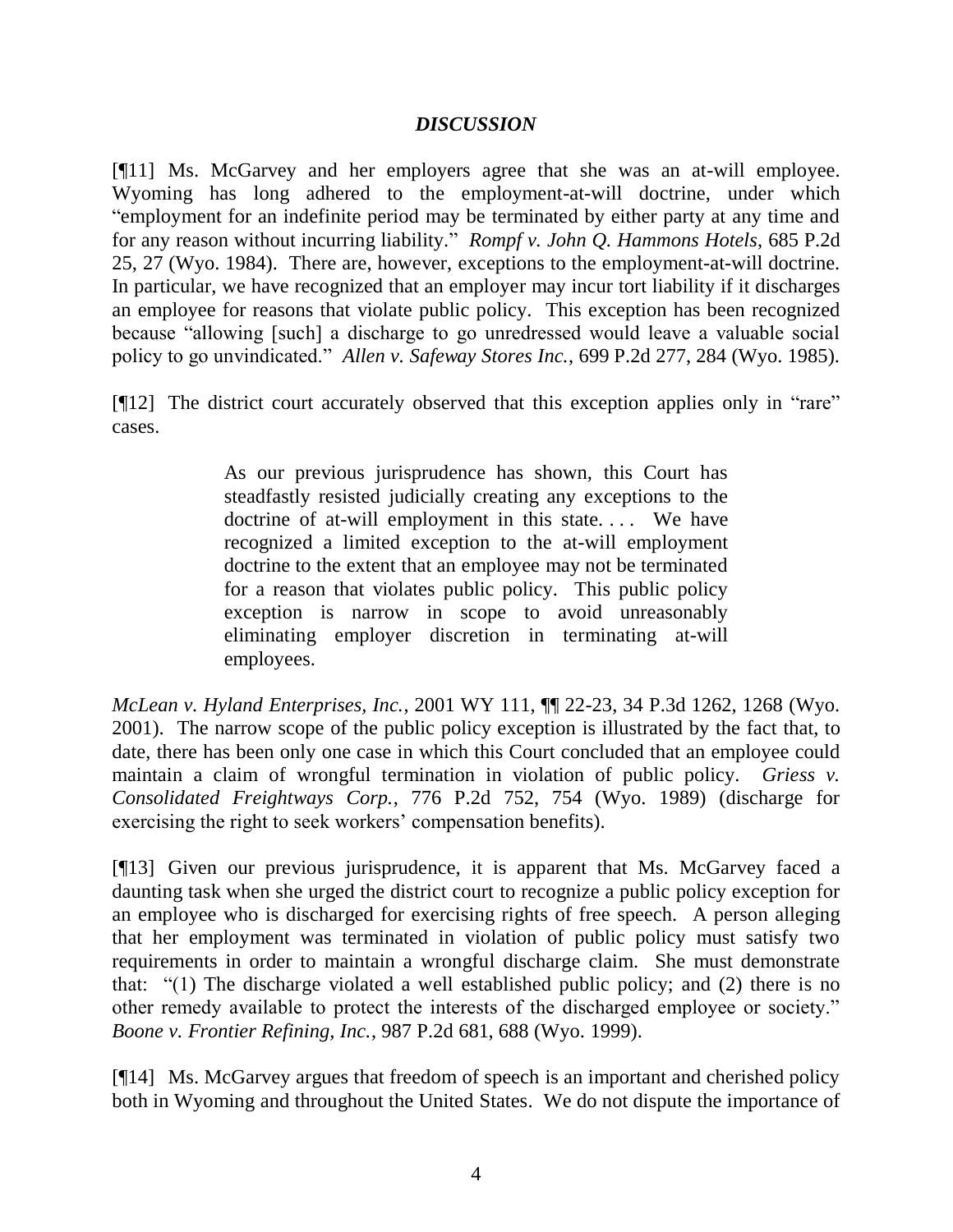free speech. The precise question before us, however, is not whether the termination of Ms. McGarvey's employment violated an important public policy, but whether the facts of this case, viewed in a light favorable to Ms. McGarvey, demonstrate the violation of a well-established public policy. For several reasons, Ms. McGarvey has not met this requirement.

[¶15] Freedom of speech is protected at the federal level under the First Amendment to the United States Constitution, which provides in pertinent part that "Congress shall make no law . . . abridging the freedom of speech." Because this prohibition is leveled against Congress, it "only protects against the abridgement of constitutional rights by a governmental entity and has no application when the defendant is a private party." An employer who is "neither a federal nor a state actor . . . cannot be sued for violating the plaintiff['s] First Amendment rights of free expression." *Drake v. Cheyenne Newspapers, Inc.*, 842 F. Supp. 1403, 1405-06 (D. Wyo. 1994). It is undisputed that Ms. McGarvey's employers are not federal or state actors. As private entities, they cannot be held liable under the federal constitution for violating an employee's federal rights to free speech. Ms. McGarvey cannot demonstrate that her discharge violated any well-established public policy based on the federal constitution.

[¶16] Ms. McGarvey points out that the free speech provision of the Wyoming Constitution is worded differently. Article 1, Section 20 of the Wyoming Constitution provides, in part, that "Every person may freely speak, write and publish on all subjects, being responsible for the abuse of that right." Unlike the First Amendment to the federal constitution, the Wyoming free speech provision is not explicitly limited in application to governmental entities. Based on this ambiguity, Ms. McGarvey asserts that the Wyoming Constitution should be interpreted differently from the federal constitution, and should be recognized as protecting rights of free speech against abridgement by both private and public entities.

[¶17] Ms. McGarvey emphasizes that there are no Wyoming cases rejecting the proposition that the Wyoming Constitution's free speech protections apply to private entities. However, there are also no Wyoming cases explicitly endorsing the proposition. Ms. McGarvey interprets two Wyoming cases, *Allen*, 699 P.2d 277, and *Drake v. Cheyenne Newspapers, Inc.*, 891 P.2d 80 (Wyo. 1995), as impliedly recognizing the possibility that a private employer may be held liable for violating an employee's free speech rights.

[¶18] We interpret those two cases differently. In *Allen*, the issue of whether the Wyoming Constitution's free speech provision applies to private parties was never mentioned. In *Drake*, the issue was mentioned, but never resolved. In both cases, we found it unnecessary to determine the precise scope of the Wyoming Constitution because, regardless of whether its free speech provision applied to private parties, there were other reasons that the Allens and Mr. Drake could not maintain their wrongful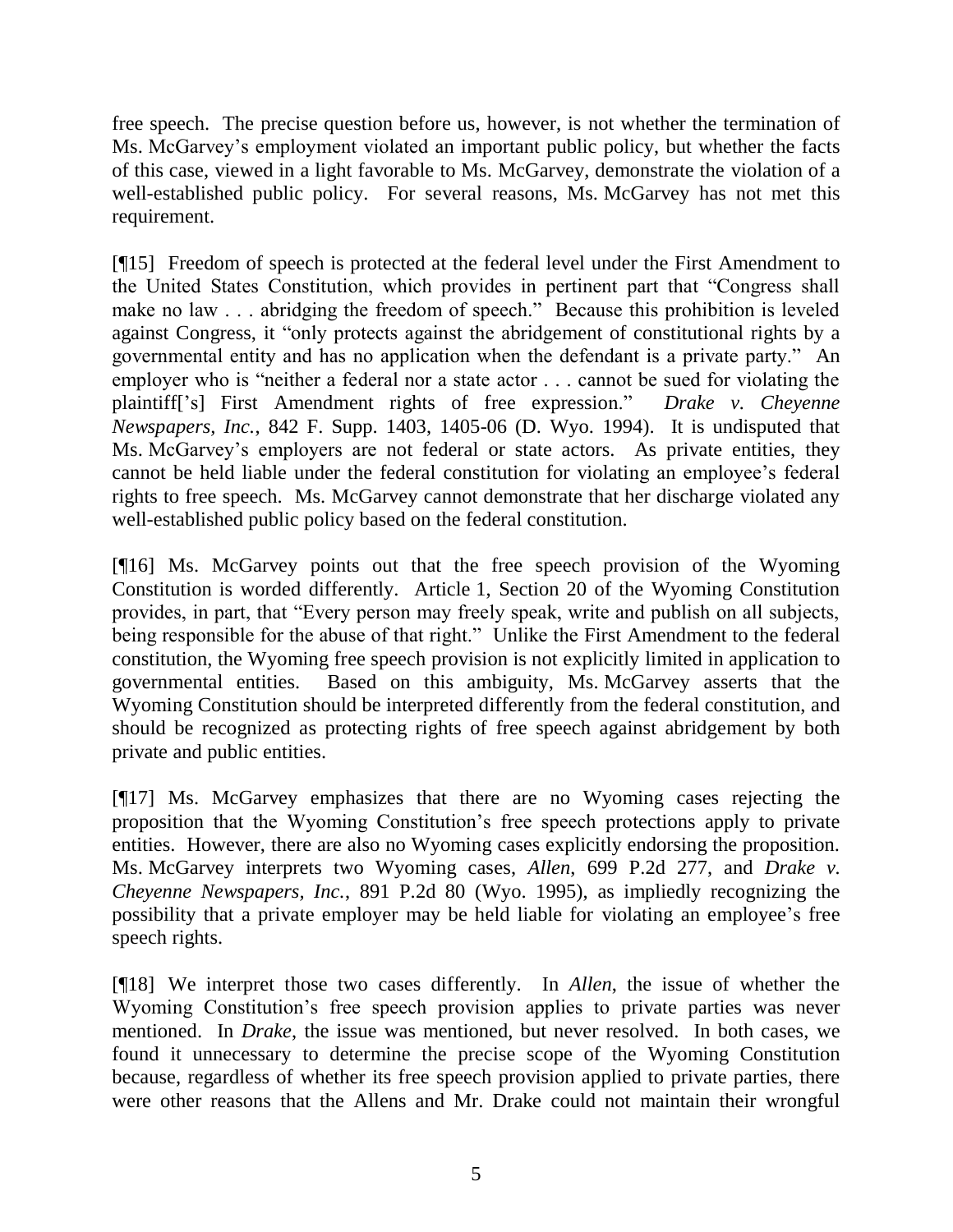termination claims. These same reasons apply in Ms. McGarvey's case.

[¶19] In *Allen*, we ruled that the Allens could not maintain wrongful termination claims against their employer based on alleged violations of rights to free speech. 699 P.2d at 284. We stated that free speech rights are not without limit, and concluded that the Allens had exceeded the limits of their free speech rights:

> To contend that an employee can talk in a derogatory fashion to customers or business contacts of his employer and be protected from disciplinary action by . . . virtue of the right to speak freely is so obviously in error as to need little consideration. The constitutional right to speak freely is not an absolute right.

*Id.* at 283. The Allens had spoken in a derogatory fashion to their employer's business contacts. In discharging the Allens, the employer was "protecting a legitimate business interest in eliminating a cause or potential cause for loss of sales." *Id.* In these circumstances, the Allens' speech was not protected speech under either the federal constitution or the Wyoming Constitution. Their discharge, even if premised on that speech, did not infringe upon their legitimate free speech rights. Their discharge did not violate any well-established public policy, and did not give rise to claims of wrongful termination based on public policy.

[¶20] The circumstances in the present case match closely with those in *Allen*. Ms. McGarvey contends, with some passion, that she was speaking out in a selfless effort to protect elderly, disabled, and low-income individuals. On the other hand, it is undisputed that it was important to her employers to maintain good working relationships with local government officials, and that Ms. McGarvey was well aware of that fact. Nevertheless, when Ms. McGarvey organized a meeting of disgruntled residents with the Mayor, she did not inform her employers of the meeting or invite their representatives to attend and respond to the residents' concerns and problems. She "expressed her negative opinion of her employer[s] to government officials, knowing that her employer[s'] relationships with the officials would potentially be harmed." Ms. McGarvey admits, as the district court noted, that her actions were not "fair" and were potentially "harmful or hurtful" to her employers. As in *Allen*, Ms. McGarvey's speech under these circumstances exceeded the limits of protected speech. Her discharge because of that speech did not, therefore, violate any well-established public policy.

[¶21] In *Drake*, we similarly ruled that Mr. Drake could not maintain a wrongful discharge claim based on the violation of his rights to free speech. We again observed that "the right to free speech is not absolute," and noted that "[o]ne of the restrictions on the right to free speech is that the right does not, generally, extend to private property." 891 P.2d at 82. Mr. Drake's employment was terminated because of communications he